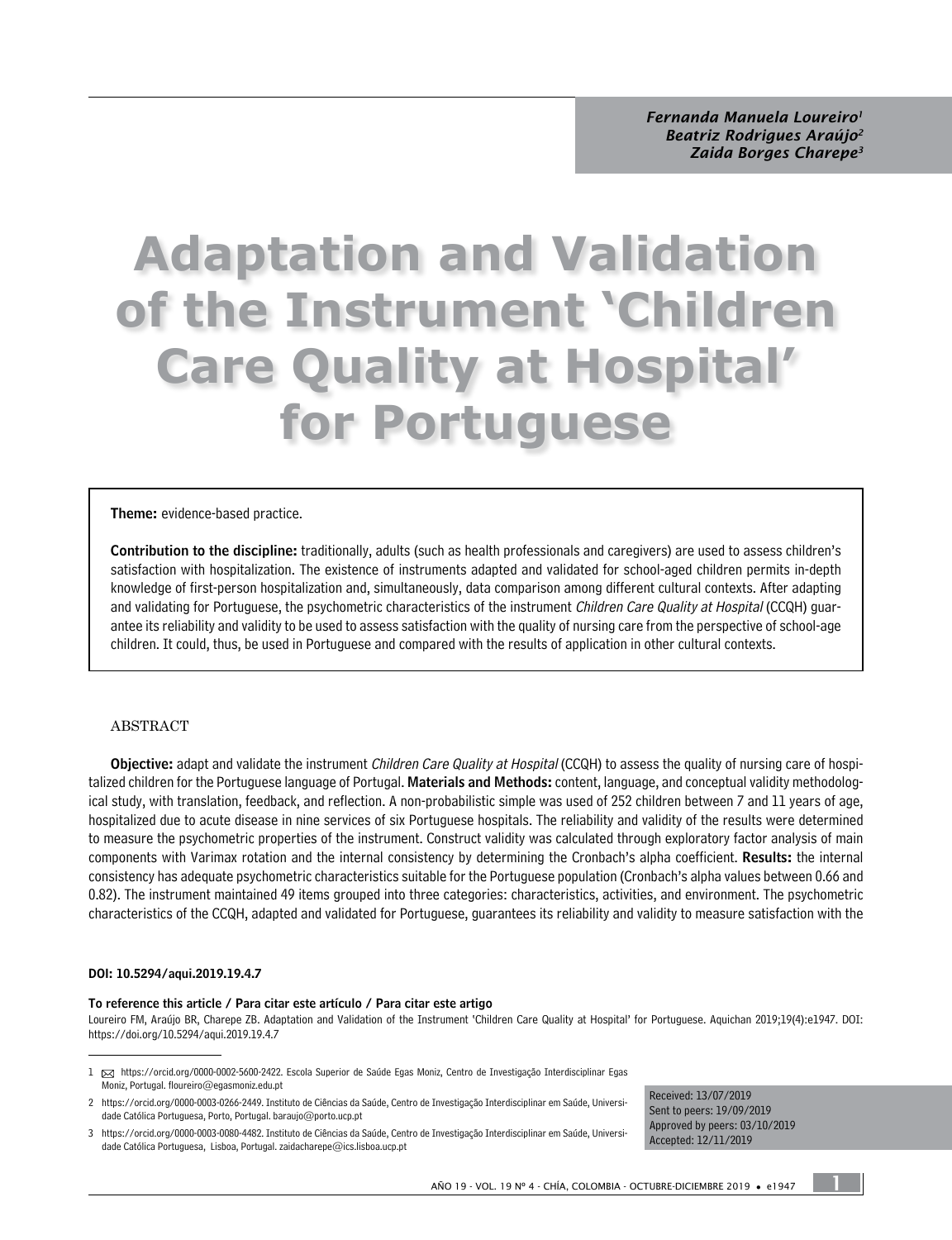quality of nursing care from the perspective of school-aged children. Conclusions: the instrument could be used to assess children's satisfaction with the quality of nursing care during their hospitalization.

KEYWORDS (Source: DeCS)

Nursing; child; hospitalization; patient satisfaction; surveys and questionnaires.

# **Adaptación y validación del instrumento**  *Children Care Quality at Hospital* **para el portugués**

#### RESUMEN

2

Objetivo: adaptar y validar el instrumento Children Care Quality at Hospital (CCQH) de evaluación de la calidad de los cuidados de enfermería al niño hospitalizado para el idioma portugués de Portugal. Materiales y método: estudio metodológico de validación de contenido, lingüística y conceptual, con traducción, retrotraducción y reflexión. Se recurrió a una muestra no probabilística de 252 niños entre 7 y 11 años, hospitalizados por enfermedad aguda en nueve servicios de seis hospitales portugueses. Se determinaron la fiabilidad y validez de los resultados para medir las propiedades psicométricas del instrumento. Se calculó la validez de constructo mediante análisis factorial exploratorio de componentes principales con rotación Varimax y la consistencia interna por la determinación del coeficiente alfa de Cronbach. Resultados: la consistencia interna presenta características psicométricas adecuadas a la población portuguesa (valores de alfa de Cronbach entre 0,66 y 0,82). El instrumento mantuvo 49 ítems agrupados en tres categorías: características, actividades y ambiente. Las características psicométricas del CCQH, adaptado y validado para el portugués, le garantiza la fiabilidad y validez para medir la satisfacción con la calidad de los cuidados de enfermería desde la perspectiva de los escolares. Conclusiones: el instrumento podrá utilizarse en la evaluación de la satisfacción de los niños con la calidad de los cuidados de enfermería durante su hospitalización.

#### PALABRAS CLAVE (Fuente: DeCS)

Enfermería; niño; hospitalización; satisfacción del paciente; encuestas y cuestionarios.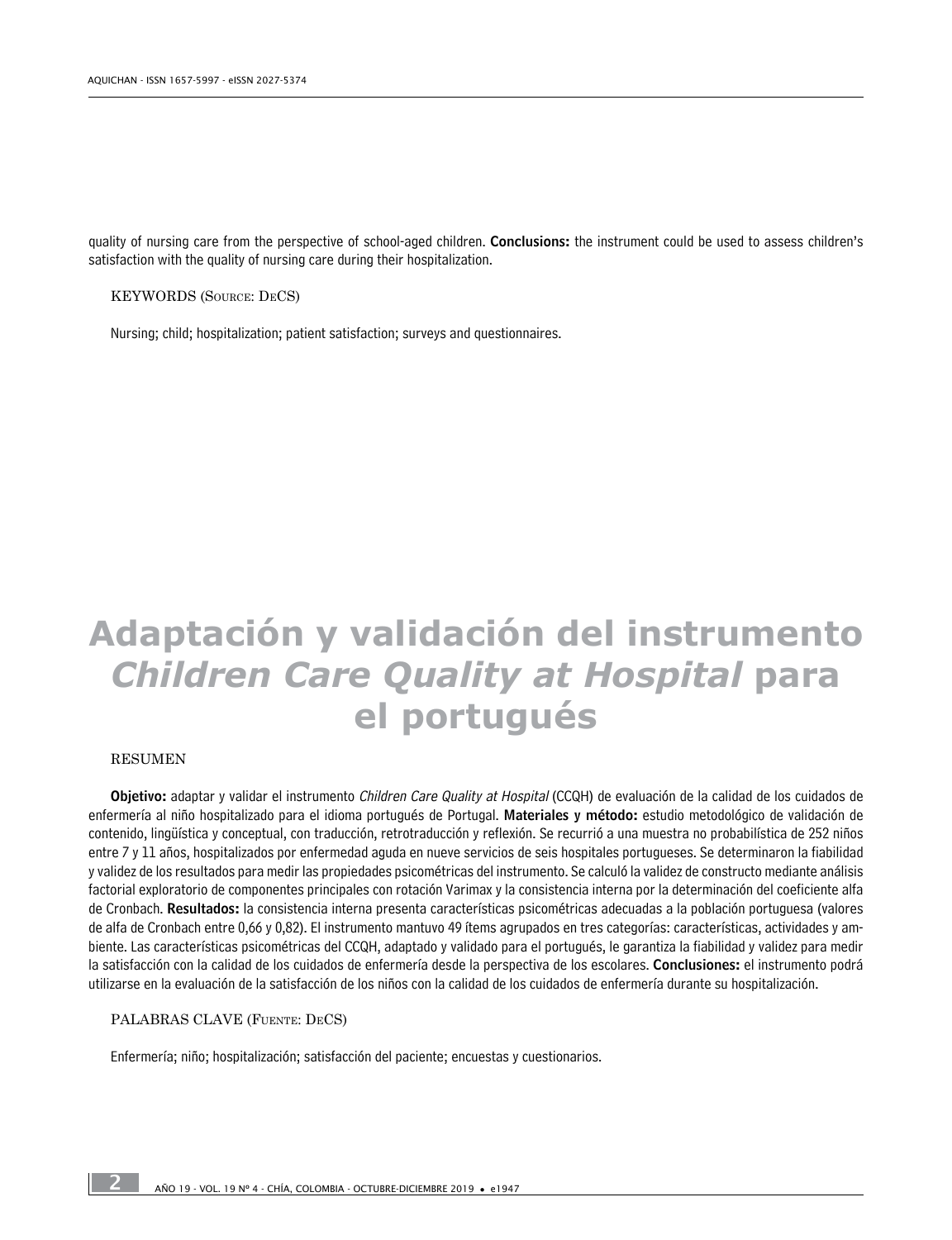# *Adaptação e Validação do Instrumento "Children Care Quality at Hospital" para o idioma português*

RESUMO

Objetivo: adaptar e validar o instrumento Children Care Quality at Hospital (CCQH) de avaliação da qualidade dos cuidados de enfermagem à criança hospitalizada para o idioma português de Portugal. Materiais e método: estudo metodológico de validação de conteúdo, linguística e conceptual, com tradução, retrotradução e reflexão falada. Recorreu-se a uma amostra não probabilística de 252 crianças entre 7 e 11 anos, hospitalizadas por doença aguda em nove serviços de seis hospitais portugueses. Determinaram-se a confiabilidade e a validade dos resultados para aferir as propriedades psicométricas do instrumento. Foi calculada a validade de construto pela análise fatorial exploratória de componentes principais com rotação Varimax e a consistência interna pela determinação do coeficiente alfa de Cronbach. Resultados: a consistência interna apresenta características psicométricas adequadas para a população portuguesa (valores de alfa de Cronbach entre 0,66 e 0,82). O instrumento manteve 49 itens agrupados em três categorias: características, atividades e ambiente. As características psicométricas do CCQH, adaptado e validado para o idioma português, garantem-lhe a confiabilidade e a validade para medir a satisfação com a qualidade dos cuidados de enfermagem na perspetiva das crianças em idade escolar. Conclusões: esse instrumento poderá ser utilizado para avaliar a satisfação das crianças com a qualidade dos cuidados de enfermagem durante sua hospitalização.

#### PALAVRAS-CHAVE (Fonte: DeCS)

Enfermagem; criança; hospitalização; satisfação do paciente; inquéritos e questionários.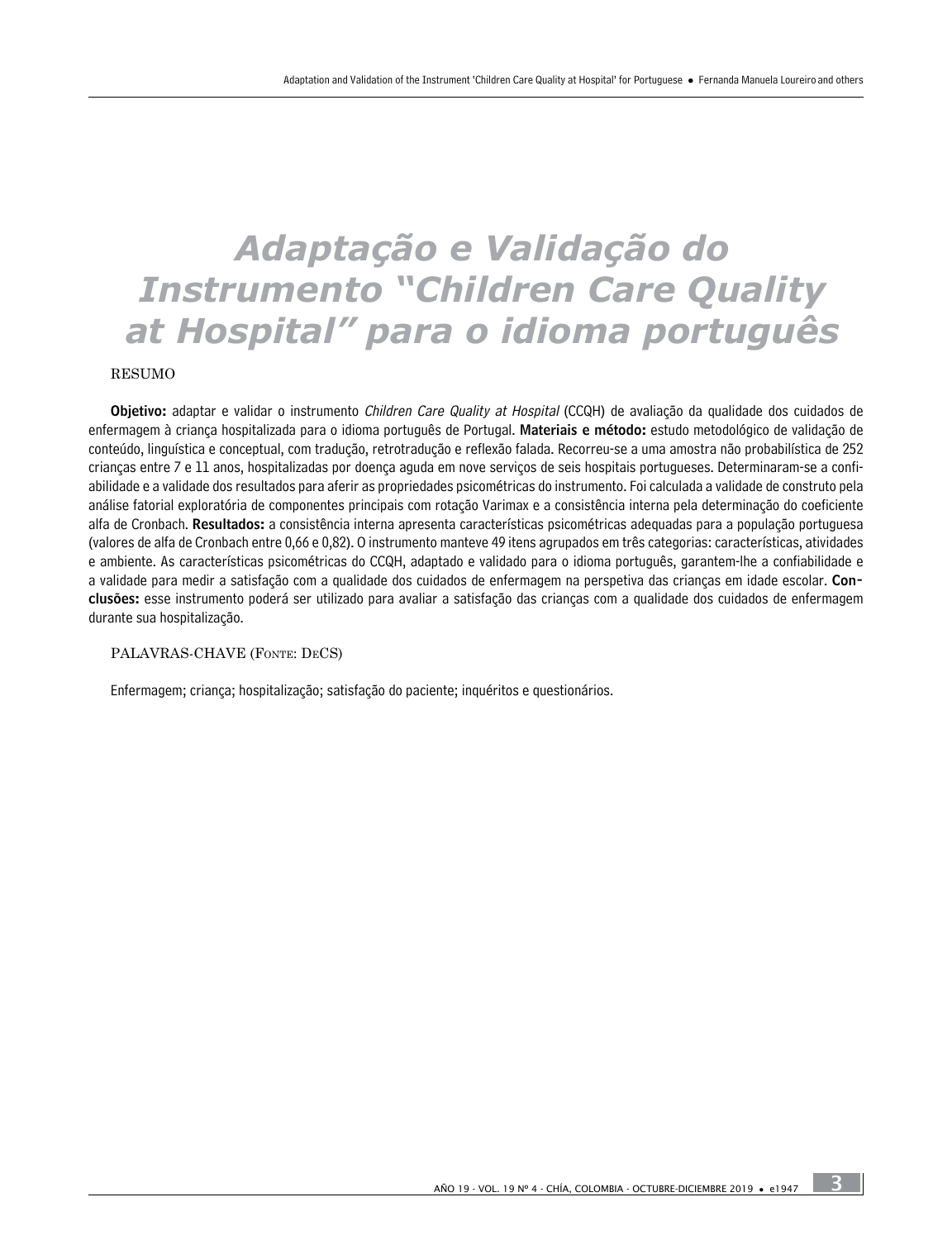# Introduction

Customer satisfaction with nursing care is a cross-sectional theme in all care contexts. Its definition is not unanimous in the literature because it is a multidimensional concept and difficult to operationalize (1). However, the influence of nurses' professional experience on patient satisfaction is consensual, indicated as the factor that most influences satisfaction as a whole. (2).

In Nursing, the patient satisfaction assessment precedes its definition. The first instrument to measure satisfaction was developed in 1957, when nursing care was assessed by total nursing care hours and available care hours (3). Later, in 1975, an instrument emerged to measure satisfaction, which included the dimensions: professional technical behavior, intra- and interpersonal expressions, and trust and educational relationships (4). This instrument highlighted the association between expectations and satisfaction, defining patient satisfaction as the degree of congruence between their expectations about the ideal care and the care actually received. During the 1980s studies increased on the quality of care and which included satisfaction as a quality indicator. However, research has proliferated exponentially in the last decade, attributed to the active role of patients in health care (1). Currently, care satisfaction is frequently assessed in different contexts, generally considering this concept as the patient's opinion about the nursing care received (5). It is an indicator of the quality of care provided, and it is more common in its evaluation to use questionnaires to measure client satisfaction within the hospitalization context (6).

Regarding child hospitalization, traditionally, adults, professionals and caregivers are used to assess satisfaction, and the opinion of the child has been poorly studied (7-13). Nevertheless, the need to involve children in decisions affecting them (14-16) and to consider their opinion is generally accepted. Efforts have increased in the search for ways to listen to children and integrate their perspectives (17). These are the result of the growing recognition of children's rights, particularly in the international context and in the hospital environment (12). In addition, children have been excluded from participating in scientific research due to ethical/legal reasons and the need to protect them (18).

Within the hospital context, children are at risk of seeing their rights neglected or undervalued due to the perception that they are immature and/or unable to express their opinion (19). Thus, this article is based on the belief that children, like adults, have particular perspectives, skills, along with the right to be heard and to speak for themselves provided appropriate methodologies are used (20). The main theme is satisfaction with the quality of nursing care during hospitalization.

Development of measurement instruments constructed and validated specifically for the pediatric population permit more realistic knowledge of their opinion. It has been verified that few valid instruments exist that consider children as users of health services (7). Moreover, it is particularly important to measure satisfaction in the most vulnerable groups, such as children (21), given that they are the most dependent on nursing care.

The literature review permitted identifying the instrument Children Care Quality at Hospital (CCQH) applied specifically on school-age children (22-23). This instrument enables gathering basic information about children's satisfaction with their nursing care experience and helps to identify key areas to improve care quality when care does not meet their expectations. In this sense, its application to other cultural contexts is justified by the potential to gain knowledge on the child's view of nursing care, which contributes to improving the quality in practice with a genuinely childcentered approach.

The CCQH was developed in Finland to measure the quality of nursing care from the child's perspective. It is based on children's expectations and definitions regarding the quality of pediatric nursing care (24-25), on quality indicators of previous studies, and partly on the definition of nursing care quality by adult patients (26). The instrument was developed in three phases: in phase I, a first version was built based on the literature review submitted to expert panel; in phase II, the instrument was applied to a sample of 41 children and rated by 19 nurses; thereafter, it was reformulated and again applied to a sample of 16 children; phase III measured the instrument's psychometric characteristics, namely construct validity through the principal components method and internal consistency by calculating Cronbach's alpha: nurses' characteristics (0.557), nurses' activities (0.809), and nursing environment (0.761) (22).

In its final version, the CCQH is comprised of 49 items divided into three categories: nurses' characteristics, nurses' activities e nursing environment, categorized according to a Likert scale from 1 to 3, in 30 items, using words and faces (1 = never =  $\odot$ ; 2 = sometimes =  $\Theta$ ; 3 = always =  $\Theta$ ), and from 1 to 4 in the re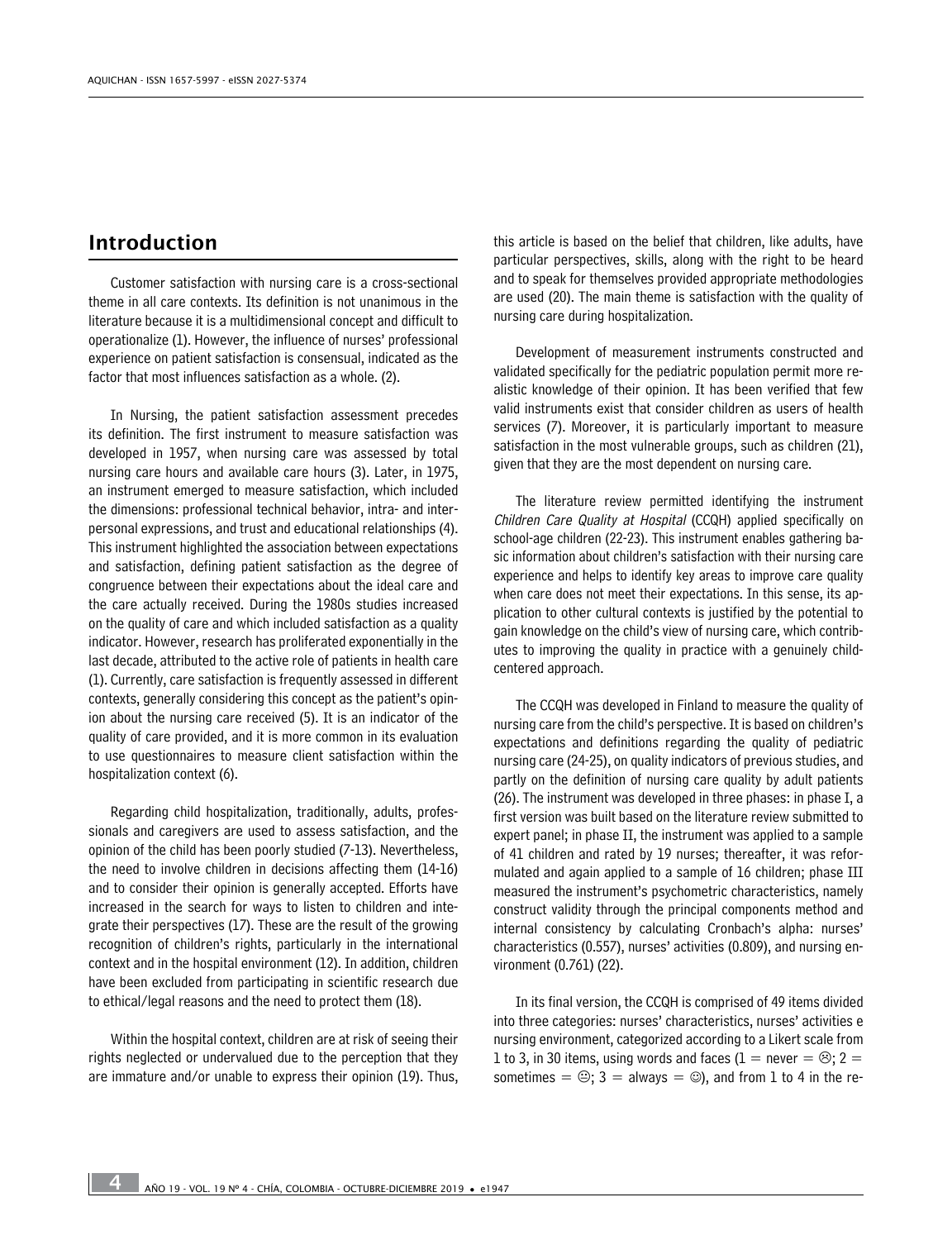maining 19 items, with the agreement scale and using teddy bear images. Higher scores indicate greater satisfaction.

Given the relevance and timeliness of the theme, we consider it appropriate to adapt the instrument into Portuguese so that it can be used within the context of child hospitalization. Thus, the objective of this study was to structurally adapt and validate the CCQH questionnaire for this language.

### Methodology

This is a methodological study that included translation, cross-cultural adaptation, and obtaining initial psychometric properties of an instrument that allows measuring the satisfaction of school-age children (7-11 years of age) with nursing care within the hospitalization context. This study is part of a PhD thesis in Nursing, underway at the Institute of Health Sciences at Universidade Católica Portuguesa in Portugal.

After the formal authorization by the original author of the CCQH, the first phase comprised the transcultural adaptation of the instrument for Portuguese from Portugal, according to internationally established procedures, into five stages: initial translation by two translators, synthesis of both translations, back-translation, expert panel, and pretest application (27), as verified in Figure 1. A second phase evaluated the instrument's psychometric properties with the application of the questionnaire in Portuguese to a sample of 252 children between 7 and 11 years of age.

#### Figure 1. Flowchart of the procedure of cultural adaptation of the CCQH instrument.



Source: own elaboration.

The first phase sought to guarantee the linguistic and conceptual equivalence to ensure the content validity of the instrument's Portuguese version, whereby following the methodological procedures of translation, adaptation, and cultural validation. The translation process aimed at producing a document from the original language (English) to the intended language (Portuguese) (28). The instrument was translated by two individuals, both fluent in the English language: a translator in the area of Nursing and a translator without knowledge in the area, as recommended (27). The translations were synthesized into a single document by the researchers and by the translators, subsequently producing a consensus version. The next step was the back-translation stage, which was carried out by two individuals, both with native English and without scientific training in health. These versions were again synthesized by translators and researchers into a single consensus document.

This was followed by the adaptation phase of the instrument under analysis, defined as a process of considering the differences between the two cultures to ensure equivalence of meaning (28). The document was sent to the original author of the CCQH instrument, as well as the detailed report of the results associated with the phases mentioned.

In the third phase a panel of experts was created (27) for effects of cultural validation. The panel was made up of two professors from the scientific area of Nursing experienced in the use of the method of transcultural adaptation; two nurses specialized in infant and pediatric health, a Portuguese professor, and a translator. This stage sought to ensure that the instrument had the same properties as the original instrument so it could be applied in the same manner (28). The content validity index that measures agreement among evaluators was calculated, considering the value above 0.9 as reference (6). Among the 49 items that make up this instrument, it was verified that only two items ("my intimacy is protected" and "there is privacy") were not concordant among all the experts. A content validity index of 0.96 was found. After the revision and verification of the linguistic issues by a Portuguese teacher, the pre-test version was constituted, submitted to a nonprobabilistic and accidental sample (6), constituted by 30 children hospitalized in a hospital pediatric service, maintaining the same application criteria listed in the original version: children from the age group from 7 to 11 years, with at least 24 hours of hospitalization, who could speak and write in Portuguese and who had the capacity to respond to the items of the instrument (alone or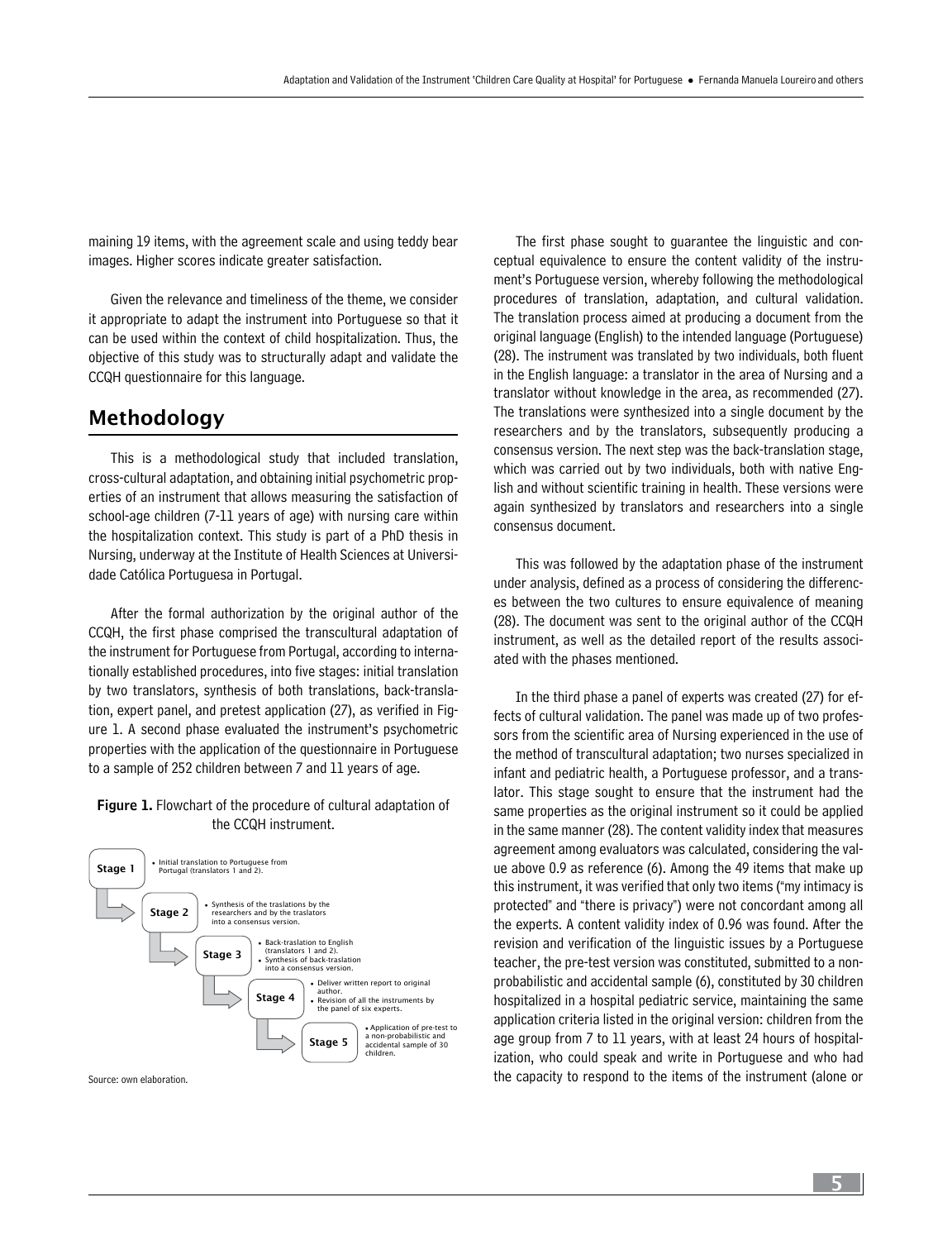with help). The following were established as exclusion criteria: children with psychiatric or neurologic pathology, with delayed development, and children in outpatient regime.

To apply methodological procedures of instrument validation, the sample size must be defined a priori and must vary between 2 and 20 valid responses per variable (29). In this case, the instrument has 49 items and five answers were defined for each variable, with a sample  $> 245$ . Thus, after the pretest, the instrument was applied between January 2015 and December 2016, for an average period of three months by each institution. This period was selected because it was considered adequate to obtain the desired number of children. The population comprised hospitalized children, with selection of a sample of 252 children, which maintains the same inclusion and exclusion criteria. The instruments were applied directly by the principal researcher, agreeing on how to access the sample and apply the instruments with the nursing manager in each service.

The Statistical Package for Social Sciences, version 24, was used for the statistical analysis. To assess the CCQH construct validity, the principal component analysis method was used; applying the Kaiser method and the Kaiser-Meyer-Olkin test (KMO  $\geq$ 0.6) along with Bartlett's sphericity test (BET  $<$  0.05). The latter to ensure the suitability of the factorial model to the correlation matrix to perform factor analysis (calculation of the degree of homogeneity or similarity of the various items or questions of the instrument). Verification was made that the number of items of the original instrument remained.

To assess the internal consistency, the calculation of the Cronbach's alpha coefficient was used. Knowing that the alpha coefficient value could vary from 0 to 1 and that an adequate internal consistency appears with values  $> 0.70$ , which indicates that the questions are similar or homogeneous without being redundant (6, 30). It is one of the most commonly used measures and is defined as the correlation expected between the instrument used and other instruments in the same universe and the number of items measuring the same characteristic (6).

This study was registered with the National Data Protection Commission (Registry 1.644/2015) and approved by the ethics committees of the hospitals involved.

In the application of the instrument, verbal and written consent was requested from both parents and children. Anonymity

and confidentiality of responses were ensured, and the Informed Consent Form was provided. Using simple language, the study was explained to the children, so that they could make a reasoned decision about their participation (15, 18). The objective was presented, as well as what was requested of them and the expected completion time. It was also assured to all children that not participating would not have any consequences or risks, emphasizing, as benefits, the importance of participating and expressing their opinion. There were no situations of refusal to participate either by parents or children.

#### Results

The first phase applied 30 questionnaires, and the children, generally, stated having understood the instrument and the questions. One 8-year-old child reported not understanding the words "programmed" and "honesty", and two 7-year-old children reported not understanding the word "intimacy". The definition of the terms was used as a clarification strategy. The words were explained by the researcher with simpler terminology. Given that the number of children ( $n = 3$ ) Who reported difficulties was lower than 15 % of the total of children surveyed, it was decided to keep the instrument (31) after the pre-test.

The 252 children participating in the study had a mean age of 8.9 years (SD  $=$  1.4), and were mostly of male gender (52.8 %). Regarding the motive for the hospitalization, most of the children referred to sudden illness as reason for their hospitalization (n = 247), 17.4 %, because they got hurt (n = 44), and 66.8 %, because they got very sick ( $n = 165$ ). With reference to the duration of the hospitalization ( $n = 252$ ), verifying Me $dian = 3$  and  $IQR = 3$ .

The instrument is composed by three domains: "Nurses' characteristics", "Nurses' activities" and "Nursing environment". Regarding the domain "Nurses' characteristics", exploratory factor analysis was conducted, using the principal component analysis method; applying the Kaiser method, having identified a factorial structure with a domain (eigenvalues  $\geq 1$  and saturation of the item in the factor  $\geq$  0.35) (Table 1).

Through analysis we confirm the one-dimensional existence, whose explained variance total is of 51.29 %; in the application of the KMO test, a value of 0.79 was obtained, within an appropriate variance interval (32). In turn, the saturation of the item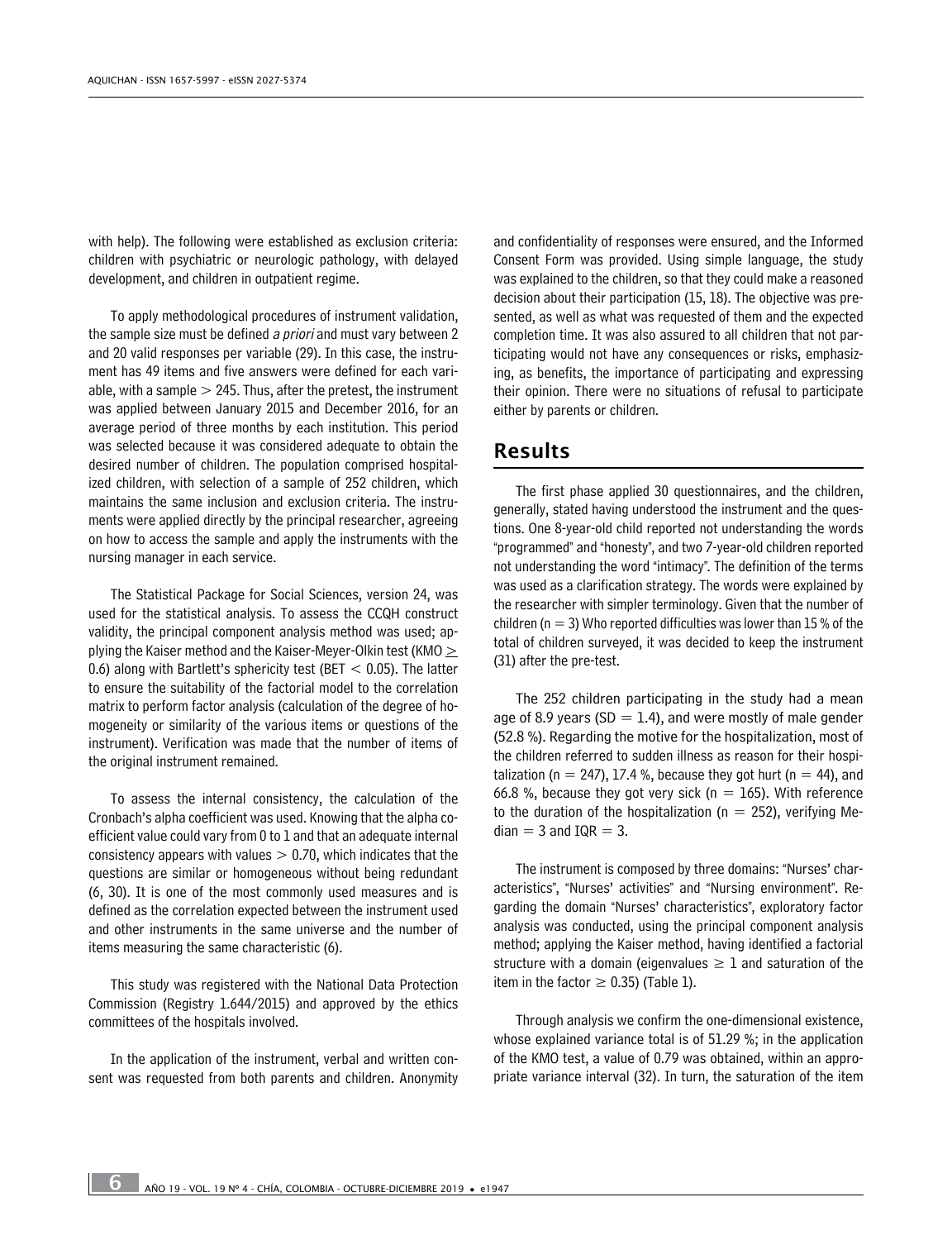in the factor varies between a maximum of 0.80 in the statement "my nurses are pleasant" and a minimum of 0.61 in the statement "my nurses are fun". We verified that the Cronbach's alpha coefficient has a value of 0.75, which allows considering that it presents internal consistency (33).

| N.º of<br>the<br>item | Item abbreviated                        | Saturation value of the item in the factor<br>of the domain "Nurses' characteristics" |
|-----------------------|-----------------------------------------|---------------------------------------------------------------------------------------|
| 2                     | "pleasant"                              | 0.80                                                                                  |
| 5                     | "honest"                                | 0.75                                                                                  |
|                       | "kind"                                  | 0.72                                                                                  |
| $\overline{2}$        | "competent"                             | 0.67                                                                                  |
| 4                     | "fun"                                   | 0.61                                                                                  |
|                       | Eigenvalue<br><b>Explained variance</b> | 2.57<br>51.29 %                                                                       |

Source: own elaboration.

The domain "Nurses' activities" is constituted by three subscales: "Caring, entertainment, and support", "Physical care and treatment", and "Education".

An exploratory factor analysis was performed of the subscale "Caring, entertainment, and support", considering 238 participants with valid responses. As can be verified in Table 2, we confirm the one-dimensional existence, whose explained variance total is of 31.09 %.

Table 2. Factor analysis of the domain "Nurses' activity", subscale "Caring, entertainment, and support"

| N.º of<br>the<br>item | Item abbreviated                                         | Saturation value of the<br>item in the factor in the<br>subscale "Caring, enter-<br>tainment, and support" |
|-----------------------|----------------------------------------------------------|------------------------------------------------------------------------------------------------------------|
| 5                     | "my opinions are considered"                             | 0.67                                                                                                       |
| 7                     | "I am given comfort"                                     | 0.62                                                                                                       |
| 4                     | "I am listened to"                                       | 0.60                                                                                                       |
| 10                    | "they take care of me like my parents"                   | 0.60                                                                                                       |
| $\overline{2}$        | "they talk about interesting things"                     | 0.59                                                                                                       |
| 6                     | "I am encouraged"                                        | 0.58                                                                                                       |
| 8                     | "I am informed about what I could do<br>at the hospital" | 0.54                                                                                                       |

| N.º of<br>the<br>item | Item abbreviated                                  | Saturation value of the<br>item in the factor in the<br>subscale "Caring, enter-<br>tainment, and support" |
|-----------------------|---------------------------------------------------|------------------------------------------------------------------------------------------------------------|
| 9                     | "they encourage me to participate in<br>the care" | 0.53                                                                                                       |
| 3                     | "my intimacy is protected"                        | 0.46                                                                                                       |
| ı                     | "they play with me"                               | 0.50                                                                                                       |
| 11                    | "they pay attention to my favorite"<br>food"      | 0.39                                                                                                       |
|                       | Eigenvalue<br><b>Explained variance</b>           | 3.42<br>31.09 %                                                                                            |

Source: own elaboration.

From the application of the KMO test to determine the adequacy of the sample and the possibility of performing the factor analysis, a value of 0.72 was obtained, within an appropriate variance interval (32). The saturation of the item in the factor varies between a maximum of 0.67 in the statement "my opinions are considered" and a minimum of 0.39 in the statement "they pay attention to my favorite food". The value of the Cronbach's alpha coefficient is of 0.76, which is why it may be considered that the subscale under study has internal consistency (33).

The following subscale, "Physical care and treatment", was also subject to exploratory factor analysis and, as verified in Table 3, we confirm the one-dimensional existence, whose explained variance total is of 49.64 %.

| N.º of<br>the<br>item | Item abbreviated                        | Saturation value of the item<br>in the factor in the subscale<br>"Physical care and treat-<br>ment" |  |
|-----------------------|-----------------------------------------|-----------------------------------------------------------------------------------------------------|--|
| $\overline{2}$        | "help me to eat"                        | 0.82                                                                                                |  |
| 3                     | "help me to take a shower"              | 0.78                                                                                                |  |
| 4                     | "help me to GO to the bathroom"         | 0.76                                                                                                |  |
| 1                     | "relieve the pain"                      | 0.34                                                                                                |  |
|                       | Eigenvalue<br><b>Explained variance</b> | 1.99<br>49.64 %                                                                                     |  |

Table 3. Factor analysis of the domain "Nurses' activity", subscale "Physical care and treatment"

Source: own elaboration.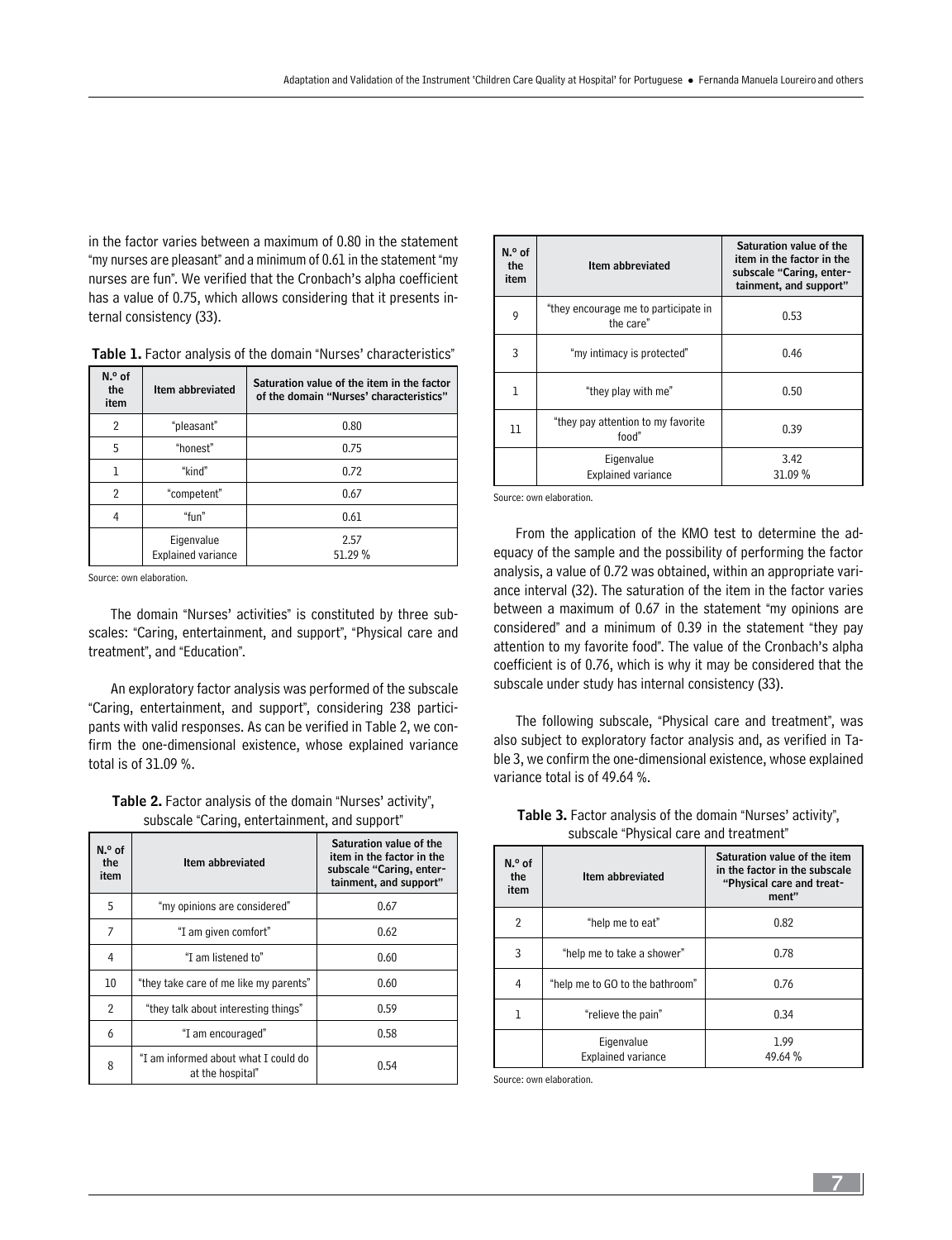For this subscale, the value of applying the KMO test is 0.61, within an adequate variance interval (32). In turn, saturation of the item in the factor varies between a maximum of 0.82 in the statement "help me to eat" and a minimum of 0.34 in the statement "relieve my pain". This value is marginal to the lower limit; however, this is a relevant item in the child-nurse relationship, which is why it is accepted in the analysis. Regarding the internal consistency, Cronbach's alpha coefficient is 0.66. It is a marginal value, hence, according to the criteria (33), it may be considered that the subscale has an acceptable internal consistency.

The third subscale of this domain is "Education" and, through the exploratory factor analysis, using the principal component analysis method, we confirmed its one-dimensionality whose explained variance total is 37.82 % (Table 4).

Table 4. Factor analysis of the domain "Nurses' activity", subscale "Education"

| N.º of<br>the<br>item | Item abbreviated                                       | Saturation value of the<br>item in the factor in the<br>subscale "Education" |
|-----------------------|--------------------------------------------------------|------------------------------------------------------------------------------|
| 10                    | "when can I go back to my games"                       | 0.69                                                                         |
| 8                     | "the care to have at home"                             | 0.68                                                                         |
| 9                     | "when can I GO back to school"                         | 0.65                                                                         |
| 6                     | "how to move around the hospital"                      | 0.65                                                                         |
| $\overline{2}$        | "my treatment"                                         | 0.65                                                                         |
| 7                     | "the duration of my hospitalization"                   | 0.61                                                                         |
| 5                     | "what can I eat and drink"                             | 0.60                                                                         |
| 1                     | "the reason for my hospitalization"                    | 0.59                                                                         |
| 3                     | "my medication"                                        | 0.50                                                                         |
| 4                     | "my procedures (how to draw blood or<br>get an X-ray)" | 0.48                                                                         |
|                       | Eigenvalue<br><b>Explained variance</b>                | 3.78<br>37.82 %                                                              |

Source: own elaboration.

Application of the KMO test revealed a value of 0.72, within an adequate variance interval (32). Saturation of the item in the factor varies between a maximum of 0.69 in the statement "when can I go back to my games" and a minimum of 0.48 in the statement "my procedures (how to draw blood or get an X-ray)". The Cronbach's alpha coefficient value is 0.82, which permits considering that the subscale has good internal consistency (33).

Concerning the third and final domain of the questionnaire, "Nursing environment", the exploratory factor analysis revealed a factor structure with three factors: "Social environment", "Physical environment", and "Emotional environment" (Table 5).

Table 5. Factor analysis of the domain "Nursing environment"

| N.º of<br>the<br>item | Item abbreviated                                             | Factor 1<br><b>Social</b><br>environment | Factor 2<br>Physical<br>environment | Factor 3<br><b>Emotional</b><br>environment |
|-----------------------|--------------------------------------------------------------|------------------------------------------|-------------------------------------|---------------------------------------------|
| 9                     | "there is privacy"                                           | 0.72                                     |                                     |                                             |
| 10                    | "my parents accompany<br>me"                                 | 0.65                                     |                                     | 0.13                                        |
| 11                    | "my relatives can visit<br>me"                               | 0.61                                     | 0.14                                |                                             |
| 7                     | "my stay has been<br>pleasant and<br>comfortable"            | 0.60                                     | 0.30                                |                                             |
| 8                     | "it's easy to find places<br>like the bathroom"              | 0.51                                     | 0.15                                |                                             |
| 13                    | "the nurses keep me<br>company"                              | 0.39                                     | 0.359                               |                                             |
| 12                    | "my friends can visit me"                                    | 0.30                                     | 0.14                                |                                             |
| 3                     | "there are enough videos<br>and games"                       | 0.13                                     | 0.76                                | 0.23                                        |
| 4                     | "there is enough manual<br>work"                             | 0.36                                     | 0.69                                |                                             |
| $\overline{2}$        | "there are enough books<br>and magazines"                    | 0.53                                     | 0.62                                |                                             |
| 5                     | "there are enough toys"                                      |                                          | 0.58                                |                                             |
| 14                    | "other children<br>hospitalized keep me<br>company"          | 0.39                                     | 0.51                                | 0.11                                        |
| 6                     | "there are appropriate<br>place for being with my<br>family" |                                          | 0.48                                |                                             |
| $\mathbf{1}$          | "time goes by fast"                                          |                                          | 0.34                                |                                             |
| 18                    | "I'm afraid of doctors"                                      |                                          |                                     | 0.80                                        |
| 19                    | "I'm afraid of pain"                                         | $-0.14$                                  | 0.12                                | 0.76                                        |
| 15                    | "I'm afraid of being<br>alone"                               |                                          | 0.26                                | 0.65                                        |
| 17                    | "I'm afraid of nurses"                                       | 0.42                                     | $-0.36$                             | 0.57                                        |
| 16                    | "I'm afraid of the<br>iniections"                            | 0.42                                     | $-0.37$                             | 0.50                                        |
|                       | Eigenvalue<br><b>Explained variance</b>                      | 3.19<br>16.80%                           | 3.03<br>15.93 %                     | 2.34<br>12.31 %                             |

Source: own elaboration.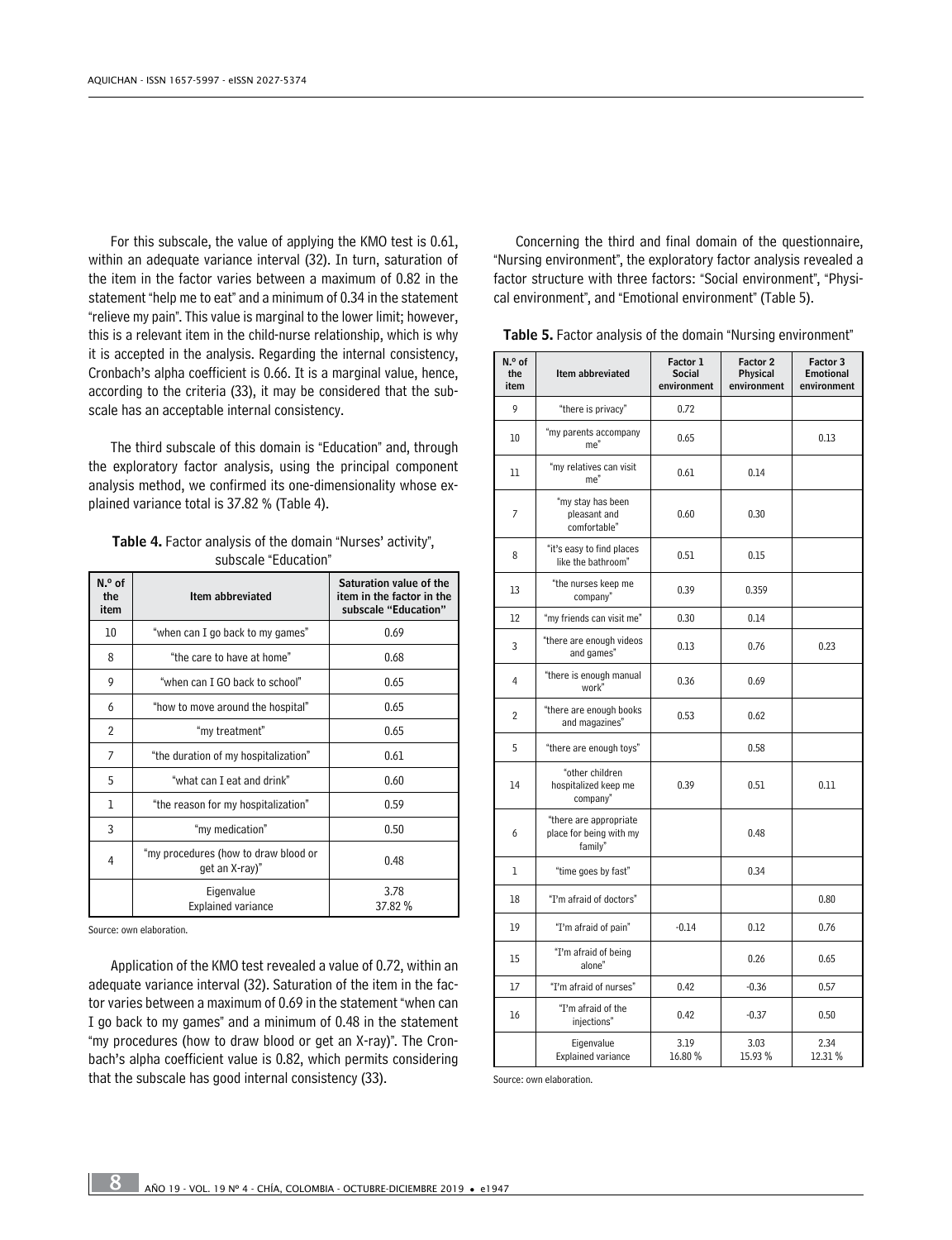Through the factor analysis, we confirmed the multidimensional existence, with three factors, whose explained variance total is of 45.05 %. Application of the KMO test yielded a value of 0.71 and it is within an appropriate variance range. (32). With respect to the internal consistency, the study resorted again to the calculation of Cronbach's alpha coefficient, obtaining values between 0.77 and 0.68 (marginal value that can be considered valid), which permits confirming the internal consistency (33), as noted in Table 6.

| <b>Table 6.</b> Internal consistency analysis of the domain "Nursing |  |
|----------------------------------------------------------------------|--|
| environment"                                                         |  |

| <b>Factors</b> | <b>Nursing environment domain</b><br>Cronbach's alpha |
|----------------|-------------------------------------------------------|
| Factor 1       | 0.68                                                  |
| Factor 2       | 0.77                                                  |
| Factor 3       | 0.73                                                  |

Source: own elaboration.

# **Discussion**

Development of the CCQH in its original version took place in three phases and was an instrument of interest for use with hospitalized children (22). This study sought to translate and adapt the CCQH instrument for Portuguese from Portugal, as a tool to measure satisfaction with the quality of nursing care provided within a hospitalization context in school-age children (7-11 years of age), from their own perspectives.

In the initial process, the equivalence of meaning was obtained by following the methodological process and validating the course with the author of the original instrument. Given the specificity of some terms and their cultural and linguistic significance, the use of the initial translation procedure, synthesis of the two translations, back-translation, expert panel, and pre-test application were central to ensuring the CCQH equivalence.

It should be noted that the process of translating and adapting research instruments requires less time and costs than the creation of research instruments. In addition, it permits the comparison of results among the population, which translates into fundamental scientific progress to develop knowledge (27).

The adaptation of the instrument for Portuguese from Portugal maintained the 49 items that comprise the original instrument. This number of items can be considered too long for some children (22); however, in this sample, none of the children reported this aspect. In the adaptation process, the original instrument designations were maintained and, in general, there was an increase in the internal consistency values in all CCQH domains and subscales. In the first domain, "Nurses' characteristics", there was an increase in the Cronbach's alpha value (0.75) in relation with the original instrument (0.56) (22), which demonstrates that the items measure the attribute. The literature identifies that the personal characteristics of the nurses are recognized by the school-age children (34). They value knowing nurses as people (19), being an aspect identified as the best experience during hospitalization (7), but also as expectation of care. The characteristics that integrate the instrument, kind (19), competent (23), pleasant (16), fun, and honest (15, 24) are identified in research on this theme.

In relation to the second domain, "Nurses' activities", in the original instrument, the author considered five subscales: "Entertainment", "Caring and communication", "Initiative support", "Education", "Physical care and treatment". The translated version identified three subscales in this domain: "Caring, entertainment, and support", which includes all the items of the subscales "Entertainment", "Caring and communication", and "Initiative support", as well as the item "pay attention to my favorite food", framed in the subscale "physical care and treatment" in the original instrument. The second subscale includes all the items of the subscale in the original instrument, "Physical care and treatment", except for the item already indicated. In turn, the third subscale identified ("Education") in this domain coincides with that in the original instrument and includes all subscale items.

The domain "Nurses' activities" is reported in the literature as relevant and important for children (16-17); however, it is a broad category that can encompass several items. It includes aspects related to the development of activities by nursing professionals during the clinical practice. We emphasize that the aspects that constitute this category are interrelated. For example, children are expected to provide information prior to the procedures in a respectful environment while providing distraction (19), which fits in the subscale "Caring, entertainment, and support" that integrates the translated CCQH version. The differences found are probably related with this aspect, but also with cultural issues that source of satisfaction/dissatisfaction in Portuguese children.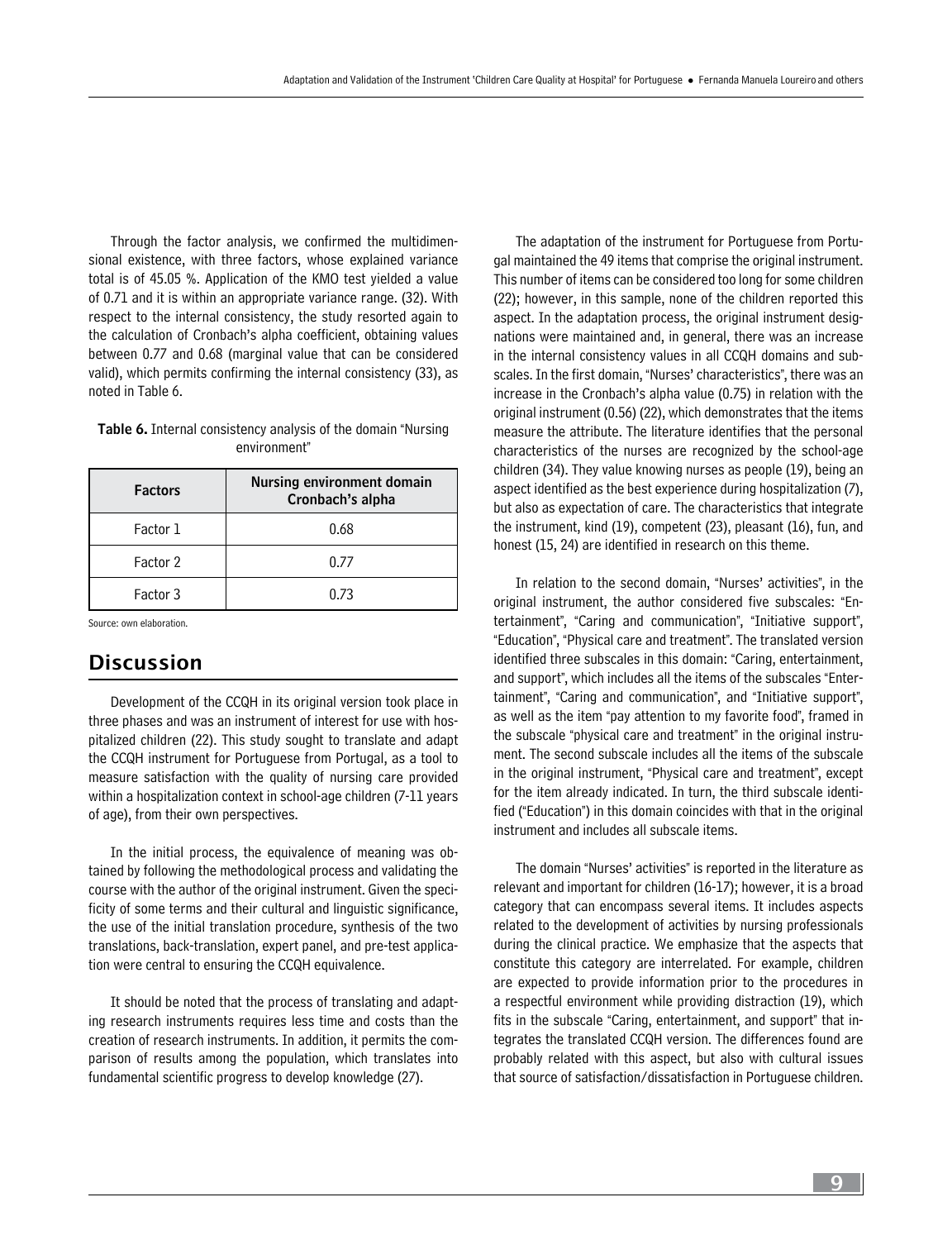Among the most valued aspects in this domain, we find the supply of information and entertainment (7, 17). Children Express satisfaction when they are provided information about the care in a way they can understand (35) and which allows them to be active in the care process. When they are not explained the care, for example, regarding the moment of performing the procedures (18), they express their dissatisfaction. They also expect nurses to conduct entertainment activities that help them to have a more positive view of the procedures (36) and to pass time (11).

Regarding the third domain, "Nursing environment", the original author considered three subscales: "Physical environment", "Social environment", and "Emotional environment". The version of the instrument in Portuguese from Portugal also identified three subscales, with variation in the items. Thus, the first subscale, "Physical environment" (factor 1), verified that the items overlap with those from the original subscale, except for the items "my stay has been comfortable and pleasant" and "it is easy to find places, like the bathroom and the playroom", which passed to the second subscale ("Social environment" — factor 2); and the item "other children hospitalized keep me company" passed from the subscale "Social environment" to this subscale. In relation to the second subscale, the items also overlap, except for the item already mentioned. Lastly, in the subscale "Emotional environment" (factor 3), the items overlap integrally. The environment during the child hospitalization is also reported in the literature as source of satisfaction/dissatisfaction among children (23, 36-38). These highlight physical aspects, like care-related equipment (such as infusion pumps) as unknown and threatening (39). Also identified are the social environment, related to the interaction with professionals and other hospitalized children and the emotional environment. This refers to the feeling of well-being that allows them to live the hospitalization experience in a more enjoyable manner. It permits the child to be more autonomous and participative in the care (40) and, consequently, it generates satisfaction.

The results found reveal the possibility of the CCQH being used to assess the satisfaction of hospitalized children with the quality of nursing care. The statistical tests conducted to validate the construct of the domains of quality of care of children hospitalized, through three domains, show logical relations and the contribution of the 49 items for the instrument as a whole.

# Conclusion

The CCQH instrument permits contributing new knowledge, inasmuch as it provides the unique perspective of school-age children on their hospitalization experience. It permits identifying key aspects, valued by children, which can be worked by nurses to make nursing care more adapted and satisfactory to children.

The CCQH questionnaire was adapted and validated for Portuguese to study its domains. The final version of the instrument consisted of 49 items distributed across three domains: nurses' characteristics, nurses' activities and nursing environment.

The analysis performed demonstrated empirical evidence of the CCQH questionnaire in Portuguese. The adaptation and validation process, according to international guidelines, as well as the analysis of the psychometric properties of construct validity and internal consistency, allow concluding that this is a reliable and valid instrument to assess satisfaction with the quality of nursing care from the perspective of hospitalized children.

The CCQH version adapted for Portuguese from Portugal is an instrument that can be used by nurses, within the hospital context, to measure children's satisfaction with the quality of nursing care, which contributes to improved care.

Acknowledgments: The authors would like to thank the health institutions that made the study feasible, as well as the children and their parents for their participation.

Conflict of interests: none declared.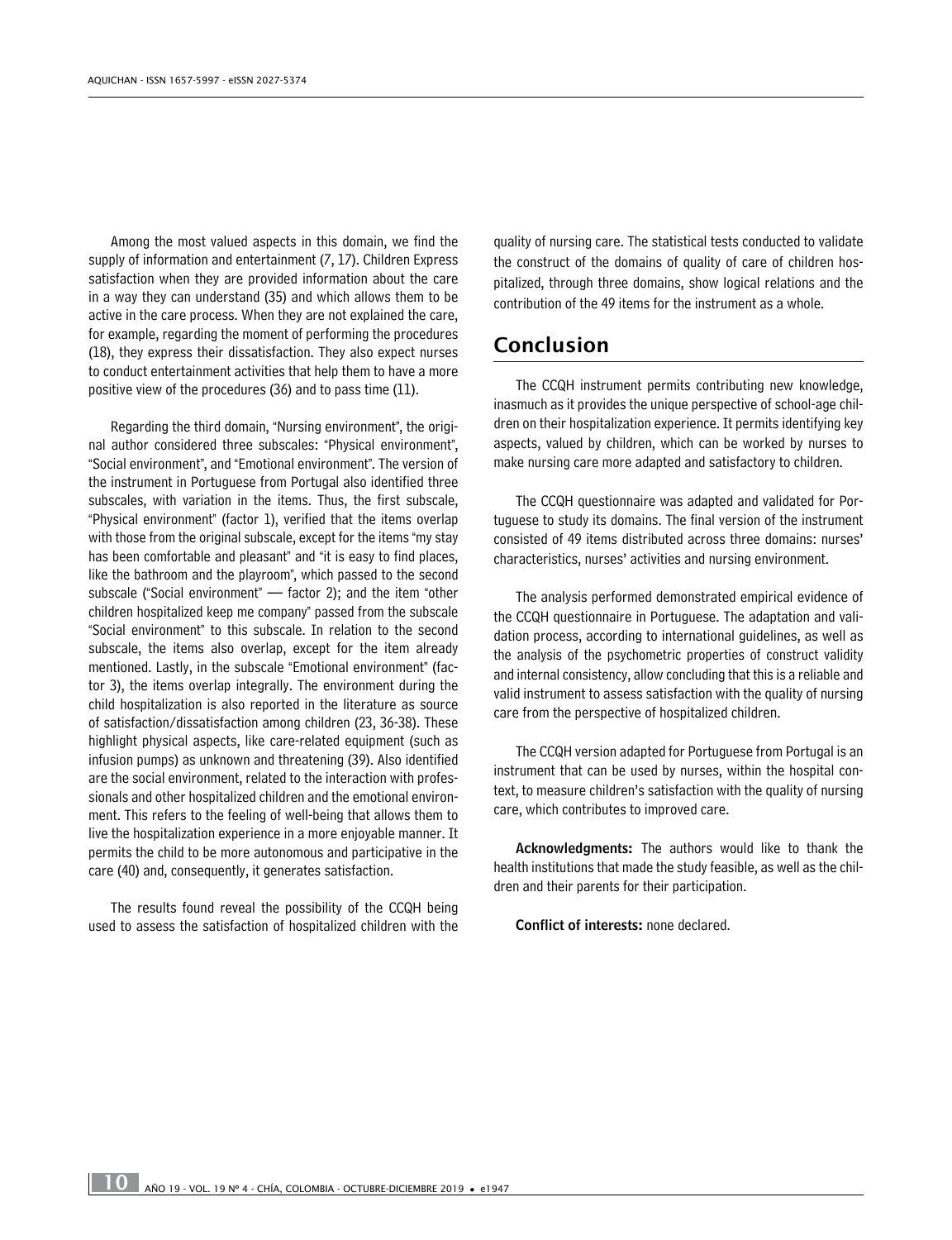# References

- 1. Ng JHY, Luk BHK. Patient satisfaction: Concept analysis in the healthcare context. Patient Educ Couns [Internet]. 2019 Apr. [cited 2019 Jun. 11];102(4):790-6. DOI: <https://doi.org/10.1016/j.pec.2018.11.013>
- 2. Karaca A, Durna Z. Patient satisfaction with the quality of nursing care. Nurs Open [Internet]. 2019 Apr. 4 [cited 2019 Jul. 18];6(2):535-45. DOI:<https://dx.doi.org/10.1002/nop2.237>
- 3. Abdellah FG, Levine E. Developing a measure of patient and personnel satisfaction with nursing care. Nurs Res [Internet]. 1957 Feb. [cited 2015 Jun. 28];5(3):100-8. DOI:<https://doi.org/10.1097/00006199-195702000-00002>
- 4. Risser NL. Development of an instrument to measure patient satisfaction with nurses and nursing care in primary care settings. Nurs Res [Internet]. 1975 [cited 2019 Jul. 18];24(1):45-52. Available from: [http://www.ncbi.nlm.nih.gov/](http://www.ncbi.nlm.nih.gov/pubmed/1038021) [pubmed/1038021](http://www.ncbi.nlm.nih.gov/pubmed/1038021)
- 5. Pascoe GC. Patient satisfaction in primary health care: a literature review and analysis. Eval Program Plann [Internet]. 1983 [cited 2019 Jul. 18];6(3-4):185-210. DOI: [https://doi.org/10.1016/0149-7189\(83\)90002-2](https://doi.org/10.1016/0149-7189(83)90002-2)
- 6. Grove SK, Gray JR. Understanding Nursing Research: Building an Evidence-Based Practice. 7th ed. Missouri: Elsevier; 2019.
- 7. Loureiro F, Figueiredo MH, Charepe Z. Nursing care satisfaction from school-aged children's perspective: An integrative review. Int J Nurs Pract [Internet]. 2019 Jul. 17 [cited 2019 Jul. 18]. DOI:<https://doi.org/10.1111/ijn.12764>
- 8. Loureiro F, Charepe Z. How to improve nursing care? Perspectives of hospitalized school aged children parents. Proceedings of the 3rd International Congress of the CiiEMTranslational research and Innovation in Human and Health Science; 2018 Jun. 20-22; Caparica, POR. London: Taylor & Francis; 2018.
- 9. Duzkaya DS, Uysal G, Akay H. Nursing Perception of the Children Hospitalized in a University Hospital. Procedia Soc Behav Sci [Internet]. 2014 Oct. [cited 2018 Sept. 12];152:362-7. DOI: <https://doi.org/10.1016/j.sbspro.2014.09.212>
- 10. Shirdelzade S, Ramezanzade E, Gazerani A. Children Satisfaction of Nursing Care By Drawing in Hospitalized Children. Int J Pediatr. [Internet]. 2014 [cited 2018 Sept. 12];2(3-2):35-9. DOI: [https://doi.org/10.5205/1981-8963](https://doi.org/10.5205/1981-8963-v12i12a234923p3484-3491-2018) [v12i12a234923p3484-3491-2018](https://doi.org/10.5205/1981-8963-v12i12a234923p3484-3491-2018)
- 11. Silva D, Gama D, Pereira R, Camarão Y. The importance of play in the context of child hospitalization. J Nurs [Internet]. 2018 [cited 2019 Jul. 18];12(12):3484-91. DOI:<https://doi.org/10.5205/1981-8963-v12i12a234923p3484-3491-2018>
- 12. Ford K, Dickinson A, Water T, Campbell S, Bray L, Carter B. Child Centred Care: Challenging Assumptions and Repositioning Children and Young People. J Pediatr Nurs [Internet]. 2018 Nov. [cited 2019 Jul. 18]; 43:e39-43. DOI: [https://](https://doi.org/10.1016/j.pedn.2018.08.012) [doi.org/10.1016/j.pedn.2018.08.012](https://doi.org/10.1016/j.pedn.2018.08.012)
- 13. Ruhe KM, Badarau DO, Brazzola P, Hengartner H, Elger BS, Wangmo T. Participation in pediatric oncology: views of child and adolescent patients. Psychooncology [Internet]. 2016 Sept. [cited 2019 Jul. 18];25(9):1036-42. DOI: [http://](http://doi.wiley.com/10.1002/pon.4053) [doi.wiley.com/10.1002/pon.4053](http://doi.wiley.com/10.1002/pon.4053)
- 14. Hammersley M. Research Ethics and the Concept of Children's Rights. Child Soc [Internet]. 2015 Nov. [cited 2019 Jul. 18];29(6):569-82. DOI: <https://doi.org/10.1111/chso.12077>
- 15. Oulton K, Gibson F, Sell D, Williams A, Pratt L, Wray J. Assent for children's participation in research: why it matters and making it meaningful. Child Care Health Dev [Internet]. 2016 Jul. [cited 2019 Jul. 18];42(4):588-97. DOI: [https://](https://doi.org/10.1111/cch.12344) [doi.org/10.1111/cch.12344](https://doi.org/10.1111/cch.12344)
- 16. Boztepe H, Çınar S, Ay A. School-age children's perception of the hospital experience. J Child Heal Care [Internet]. 2017 Jun. [cited 2017 Mar. 1]; 21(2):162-70. DOI:<https://doi.org/10.1177/1367493517690454>
- 17. Li WHC, Chung JOK, Ho KY, Kwok BMC. Play interventions to reduce anxiety and negative emotions in hospitalized children. BMC Pediatr [Internet]. 2016 Mar. 11 [cited 2019 Jul. 18];16(1):36. DOI: [https://doi.org/10.1186/s12887-016-](https://doi.org/10.1186/s12887-016-0570-5) [0570-5](https://doi.org/10.1186/s12887-016-0570-5)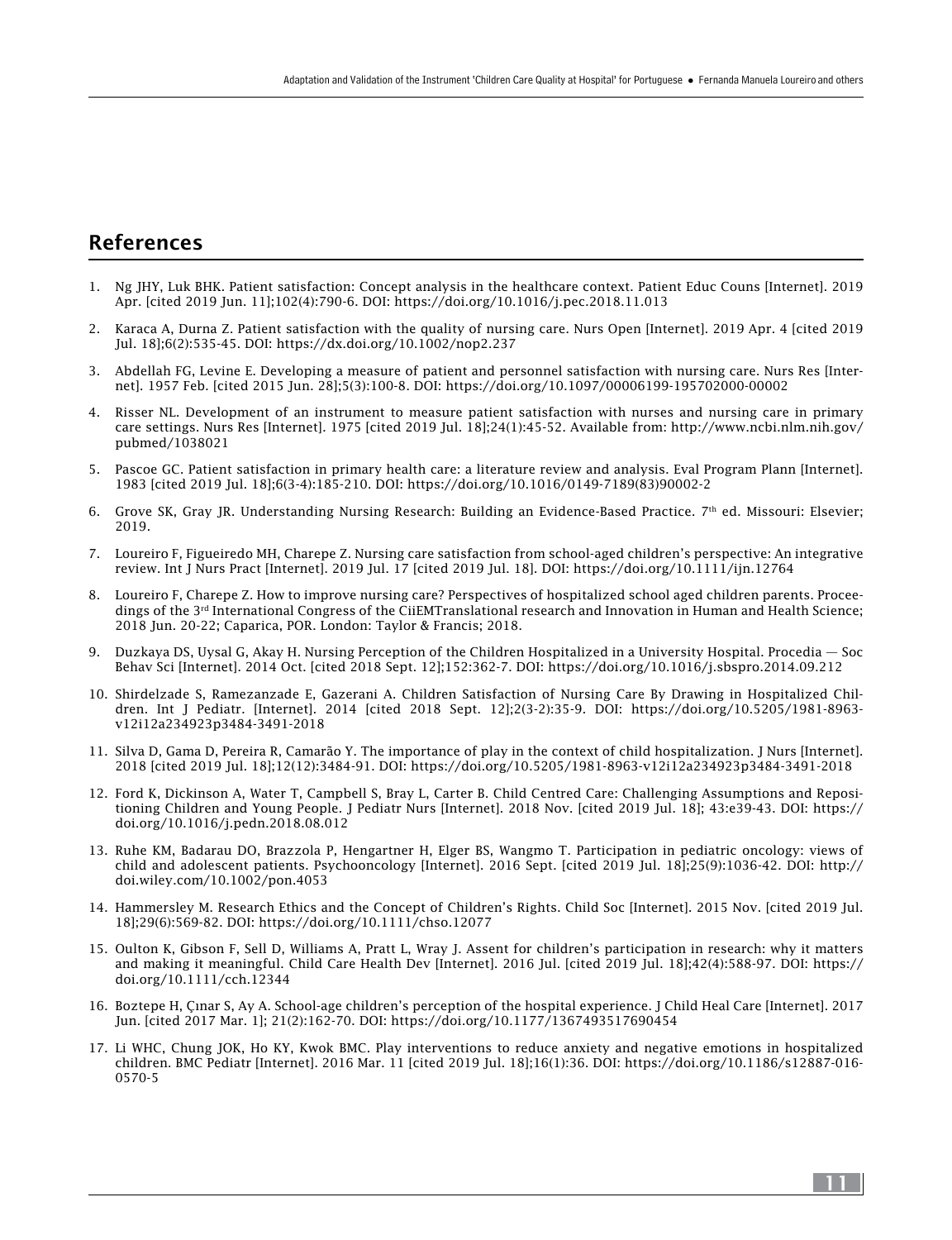- 18. Twycross A, Smith J. Undertaking research with children and young people. Evid Based Nurs [Internet]. 2017 Apr. [cited 2019 Aug. 13];20(2):40-1. DOI:<https://doi.org/10.1136/eb-2017-102619>
- 19. Schalkers I, Dedding CWM, Bunders JFG. "[I would like] a place to be alone, other than the toilet" Children's perspectives on paediatric hospital care in the Netherlands. Heal Expect. [Internet].2015 [cited 2019 Jul. 18];18(6):2066-78. DOI:<https://doi.org/10.1111/hex.12174>
- 20. Koller D. "Kids need to talk too": inclusive practices for children's healthcare education and participation. J Clin Nurs [Internet]. 2017 Sept. [cited 2019 Jul. 18];26(17-18):2657-68. DOI:<https://doi.org/10.1111/jocn.13703>
- 21. Vogus TJ, McClelland LE. When the customer is the patient: Lessons from healthcare research on patient satisfaction and service quality ratings. Hum Resour Manag Rev [Internet]. 2016 Mar. 1 [cited 2019 Aug. 14];26(1):37-49. DOI: <https://doi.org/10.1016/j.hrmr.2015.09.005>
- 22. Pelander T, Leino-Kilpi H, Katajisto J. The quality of paediatric nursing care: developing the Child Care Quality at Hospital instrument for children. J Adv Nurs [Internet]. 2009 Feb. [cited 2019 Jul. 18];65(2):443-53. DOI: [https://doi.](https://doi.org/10.1111/j.1365-2648.2008.04875.x) [org/10.1111/j.1365-2648.2008.04875.x](https://doi.org/10.1111/j.1365-2648.2008.04875.x)
- 23. Comparcini D, Simonetti V, Tomietto M, Leino-Kilpi H, Pelander T, Cicolini G. Children's Perceptions About the Quality of Pediatric Nursing Care: A Large Multicenter Cross-Sectional Study. J Nurs Scholarsh [Internet]. 2018 May. [cited 2019 Jul. 18];50(3):287-95. DOI:<https://doi.org/10.1111/jnu.12381>
- 24. Pelander T, Leino-Kilpi H. Quality in pediatric nursing care: children's expectations. Issues Compr Pediatr Nurs [Internet]. 2004 Jan. 10 [cited 2019 Jul. 18];27(3):139-51. DOI: <https://doi.org/10.1080/01460860490497778>
- 25. Pelander T, Lehtonen K, Leino-Kilpi H. Children in the Hospital: Elements of Quality in Drawings. J Pediatr Nurs [Internet]. 2007 Aug. [cited 2019 Jul. 18];22(4):333-41. DOI: <https://doi.org/10.1016/j.pedn.2007.06.004>
- 26. Leino-Kilpi H, Vuorenheimo J. The patient's perspective on nursing quality: developing a framework for evaluation. Int J Qual Heal care J Int Soc Qual Heal Care [Internet]. 1994 Mar. [cited 2019 Jul. 18];6(1):85-95. DOI: [https://doi.](https://doi.org/10.1093/intqhc/6.1.85) [org/10.1093/intqhc/6.1.85](https://doi.org/10.1093/intqhc/6.1.85)
- 27. Beaton D, Bombardier C, Guillemin F, Ferraz MB. Recommendations for the cross-cultural adaptation of health status measures. Epidemiol [Internet]. 1998 Dec. [cited 2019 Jul. 18]. Available from: [http://www.dash.iwh.on.ca/sites/dash/](http://www.dash.iwh.on.ca/sites/dash/files/downloads/cross_cultural_adaptation_2007.pdf) [files/downloads/cross\\_cultural\\_adaptation\\_2007.pdf](http://www.dash.iwh.on.ca/sites/dash/files/downloads/cross_cultural_adaptation_2007.pdf)
- 28. Epstein J, Santo RM, Guillemin F. A review of guidelines for cross-cultural adaptation of questionnaires could not bring out a consensus. J Clin Epidemiol [Internet]. 2015 Apr. [cited 2019 Jul. 18];68(4):435-41. DOI: [https://doi.org/10.1016/j.](https://doi.org/10.1016/j.jclinepi.2014.11.021) [jclinepi.2014.11.021](https://doi.org/10.1016/j.jclinepi.2014.11.021)
- 29. Anthoine E, Moret L, Regnault A, Sébille V, Hardouin J-B. Sample size used to validate a scale: a review of publications on newly-developed patient reported outcomes measures. Health Qual Life Outcomes [Internet]. 2014 Dec. 9 [cited 2019 Aug. 15];12(1):2. DOI:<https://doi.org/10.1186/s12955-014-0176-2>
- 30. Polit DF, Beck CT. Essentials of Nursing Research. 9th ed. Philadelphia: Lippincott Williams & Wilkins; 2017.
- 31. Ciconelli RM, Ferraz MB, Santos W, Meinão I, Quaresma MR. Tradução para a língua portuguesa e validação do questionário genérico de avaliação de qualidade de vida SF-36 (Brasil SF-36). Rev Bras Reumatol [Internet]. 1999;39(3):143-50 [cited 2019 Jul. 18]; Available from: [http://www.ufjf.br/renato\\_nunes/files/2014/03/Validação-do-Questionário-de](http://www.ufjf.br/renato_nunes/files/2014/03/Validação-do-Questionário-de-qualidade-de-Vida-SF-36.pdf)[qualidade-de-Vida-SF-36.pdf](http://www.ufjf.br/renato_nunes/files/2014/03/Validação-do-Questionário-de-qualidade-de-Vida-SF-36.pdf)
- 32. Friel CM. Factor Analysis. Principal components factor analysis. Use of extracted factors in multivariate dependency models. Huntsville: Sam Houston State University; 2003.
- 33. Nunnally JC, Bernstein IH. Psychometric Theory. 3rd ed. New York: McGraw-Hill; 1994.
- 34. Santos P, Silva L, Depianti J, Cursino E, Ribeiro C. Nursing care through the perception of hospitalized children. Rev Bras Enferm [Internet]. 2016 Aug. [cited 2019 Jul. 18];69(4):646-53. DOI:<https://doi.org/10.1590/0034-7167.2016690405i>
- 35. Corsano P, Cigala A, Majorano M, Vignola V, Nuzzo MJ, Cardinale E *et al*., Speaking about emotional events in hospital: The role of health-care professionals in children emotional experiences. J Child Heal Care[Internet]. 2015 [cited 2019 Jul. 18];19(1):84-92. DOI:<https://doi.org/10.1177/1367493513496912>